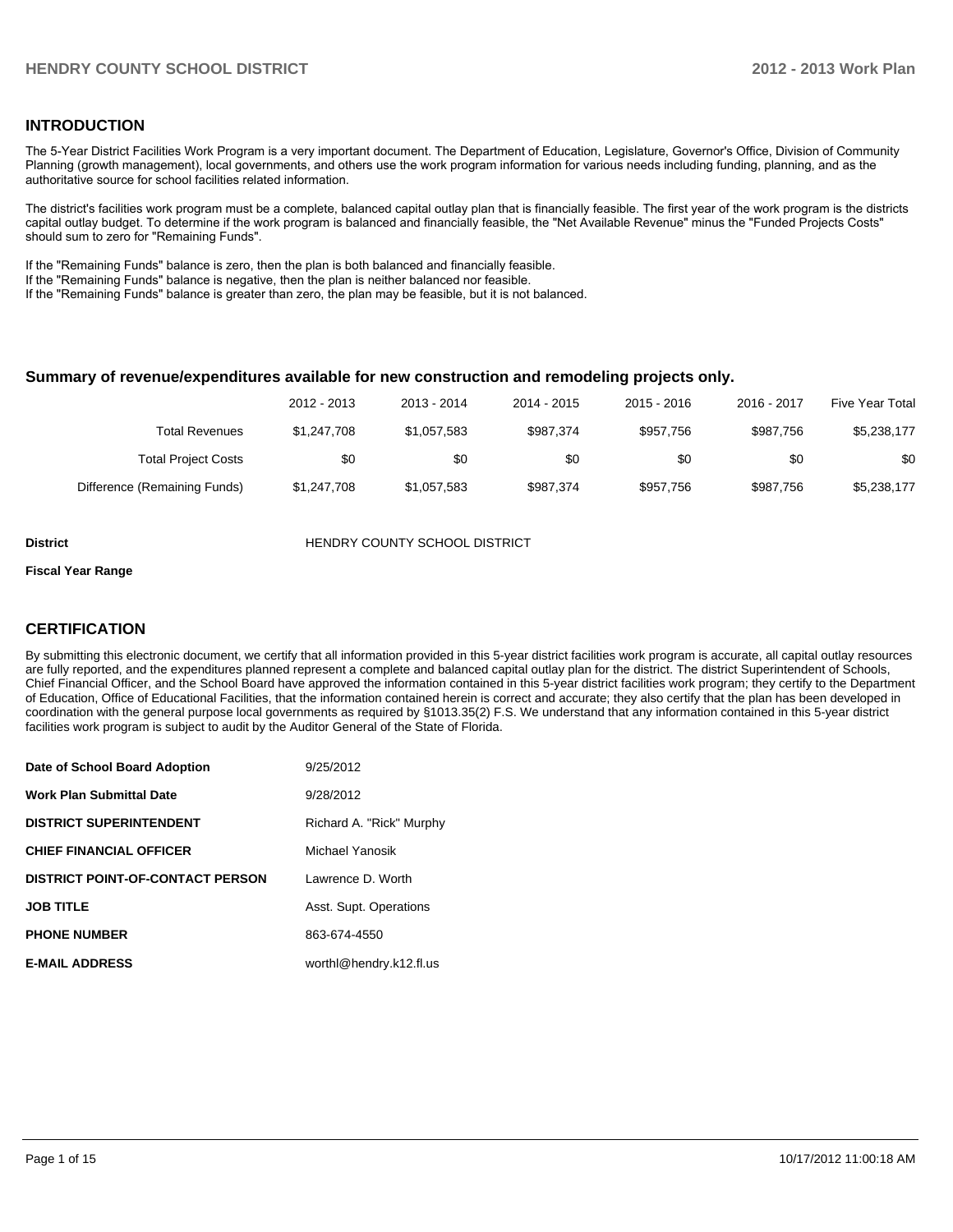## **Expenditures**

### **Expenditure for Maintenance, Repair and Renovation from 1.50-Mills and PECO**

Annually, prior to the adoption of the district school budget, each school board must prepare a tentative district facilities work program that includes a schedule of major repair and renovation projects necessary to maintain the educational and ancillary facilities of the district.

|                                  | Item                                                                                                                                                                                                                                                                                                                                                                                                                                                                                                       | 2012 - 2013<br><b>Actual Budget</b> | $2013 - 2014$<br>Projected | 2014 - 2015<br>Projected | $2015 - 2016$<br>Projected | 2016 - 2017<br>Projected | Total        |  |  |
|----------------------------------|------------------------------------------------------------------------------------------------------------------------------------------------------------------------------------------------------------------------------------------------------------------------------------------------------------------------------------------------------------------------------------------------------------------------------------------------------------------------------------------------------------|-------------------------------------|----------------------------|--------------------------|----------------------------|--------------------------|--------------|--|--|
| <b>HVAC</b>                      |                                                                                                                                                                                                                                                                                                                                                                                                                                                                                                            | \$0                                 | \$0                        | \$0                      | \$0                        | \$0                      | \$0          |  |  |
|                                  | Locations: No Locations for this expenditure.                                                                                                                                                                                                                                                                                                                                                                                                                                                              |                                     |                            |                          |                            |                          |              |  |  |
| Flooring                         |                                                                                                                                                                                                                                                                                                                                                                                                                                                                                                            | \$0                                 | \$0                        | \$0                      | \$0                        | \$0                      | \$0          |  |  |
|                                  | Locations: No Locations for this expenditure.                                                                                                                                                                                                                                                                                                                                                                                                                                                              |                                     |                            |                          |                            |                          |              |  |  |
| Roofing                          |                                                                                                                                                                                                                                                                                                                                                                                                                                                                                                            | \$0                                 | \$0                        | \$0                      | \$0                        | \$0                      | \$0          |  |  |
| Locations:                       | No Locations for this expenditure.                                                                                                                                                                                                                                                                                                                                                                                                                                                                         |                                     |                            |                          |                            |                          |              |  |  |
| Safety to Life                   |                                                                                                                                                                                                                                                                                                                                                                                                                                                                                                            | \$0                                 | \$0                        | \$0                      | \$0                        | \$0                      | \$0          |  |  |
|                                  | Locations: No Locations for this expenditure.                                                                                                                                                                                                                                                                                                                                                                                                                                                              |                                     |                            |                          |                            |                          |              |  |  |
| Fencing                          |                                                                                                                                                                                                                                                                                                                                                                                                                                                                                                            | \$0                                 | \$0                        | \$0                      | \$0                        | \$0                      | \$0          |  |  |
|                                  | Locations: No Locations for this expenditure.                                                                                                                                                                                                                                                                                                                                                                                                                                                              |                                     |                            |                          |                            |                          |              |  |  |
| Parking                          |                                                                                                                                                                                                                                                                                                                                                                                                                                                                                                            | \$0                                 | \$0                        | \$0                      | \$0                        | \$0                      | \$0          |  |  |
|                                  | Locations: No Locations for this expenditure.                                                                                                                                                                                                                                                                                                                                                                                                                                                              |                                     |                            |                          |                            |                          |              |  |  |
| Electrical                       |                                                                                                                                                                                                                                                                                                                                                                                                                                                                                                            | \$0                                 | \$0                        | \$0                      | \$0                        | \$0                      | \$0          |  |  |
|                                  | Locations: No Locations for this expenditure.                                                                                                                                                                                                                                                                                                                                                                                                                                                              |                                     |                            |                          |                            |                          |              |  |  |
| Fire Alarm                       |                                                                                                                                                                                                                                                                                                                                                                                                                                                                                                            | \$0                                 | \$0                        | \$0                      | \$0                        | \$0                      | \$0          |  |  |
|                                  | Locations: No Locations for this expenditure.                                                                                                                                                                                                                                                                                                                                                                                                                                                              |                                     |                            |                          |                            |                          |              |  |  |
| Telephone/Intercom System        |                                                                                                                                                                                                                                                                                                                                                                                                                                                                                                            | \$0                                 | \$0                        | \$0                      | \$0                        | \$0                      | \$0          |  |  |
|                                  | Locations: No Locations for this expenditure.                                                                                                                                                                                                                                                                                                                                                                                                                                                              |                                     |                            |                          |                            |                          |              |  |  |
| <b>Closed Circuit Television</b> |                                                                                                                                                                                                                                                                                                                                                                                                                                                                                                            | \$0                                 | \$0                        | \$0                      | \$0                        | \$0                      | \$0          |  |  |
|                                  | Locations: No Locations for this expenditure.                                                                                                                                                                                                                                                                                                                                                                                                                                                              |                                     |                            |                          |                            |                          |              |  |  |
| Paint                            |                                                                                                                                                                                                                                                                                                                                                                                                                                                                                                            | \$0                                 | \$0                        | \$0                      | \$0                        | \$0                      | \$0          |  |  |
|                                  | Locations: No Locations for this expenditure.                                                                                                                                                                                                                                                                                                                                                                                                                                                              |                                     |                            |                          |                            |                          |              |  |  |
| Maintenance/Repair               |                                                                                                                                                                                                                                                                                                                                                                                                                                                                                                            | \$3,388,458                         | \$2,088,498                | \$2,243,941              | \$2,386,213                | \$2,485,354              | \$12,592,464 |  |  |
|                                  | Locations: CENTRAL ELEMENTARY, CLEWISTON ADMINISTRATIVE OFFICES, CLEWISTON MIDDLE, CLEWISTON SENIOR HIGH, CLEWISTON<br>TRANSPORTATION, CLEWISTON YOUTH DEVELOPMENT ACADEMY, COUNTRY OAKS ELEMENTARY, EASTSIDE ELEMENTARY,<br>EDWARD A UPTHEGROVE ELEMENTARY, LA BELLE ELEMENTARY, LA BELLE SENIOR HIGH, LA BELLE WAREHOUSE (PRINT SHOP,<br>MAINT, & TRANS), LABELLE MIDDLE, LABELLE YOUTH DEVELOPMENT ACADEMY, SUPERINTENDENT'S OFFICE(ANNEX),<br>SUPERINTENDENT'S OFFICE(COURTHOUSE), WESTSIDE ELEMENTARY |                                     |                            |                          |                            |                          |              |  |  |
|                                  | <b>Sub Total:</b>                                                                                                                                                                                                                                                                                                                                                                                                                                                                                          | \$3,388,458                         | \$2,088,498                | \$2,243,941              | \$2,386,213                | \$2,485,354              | \$12,592,464 |  |  |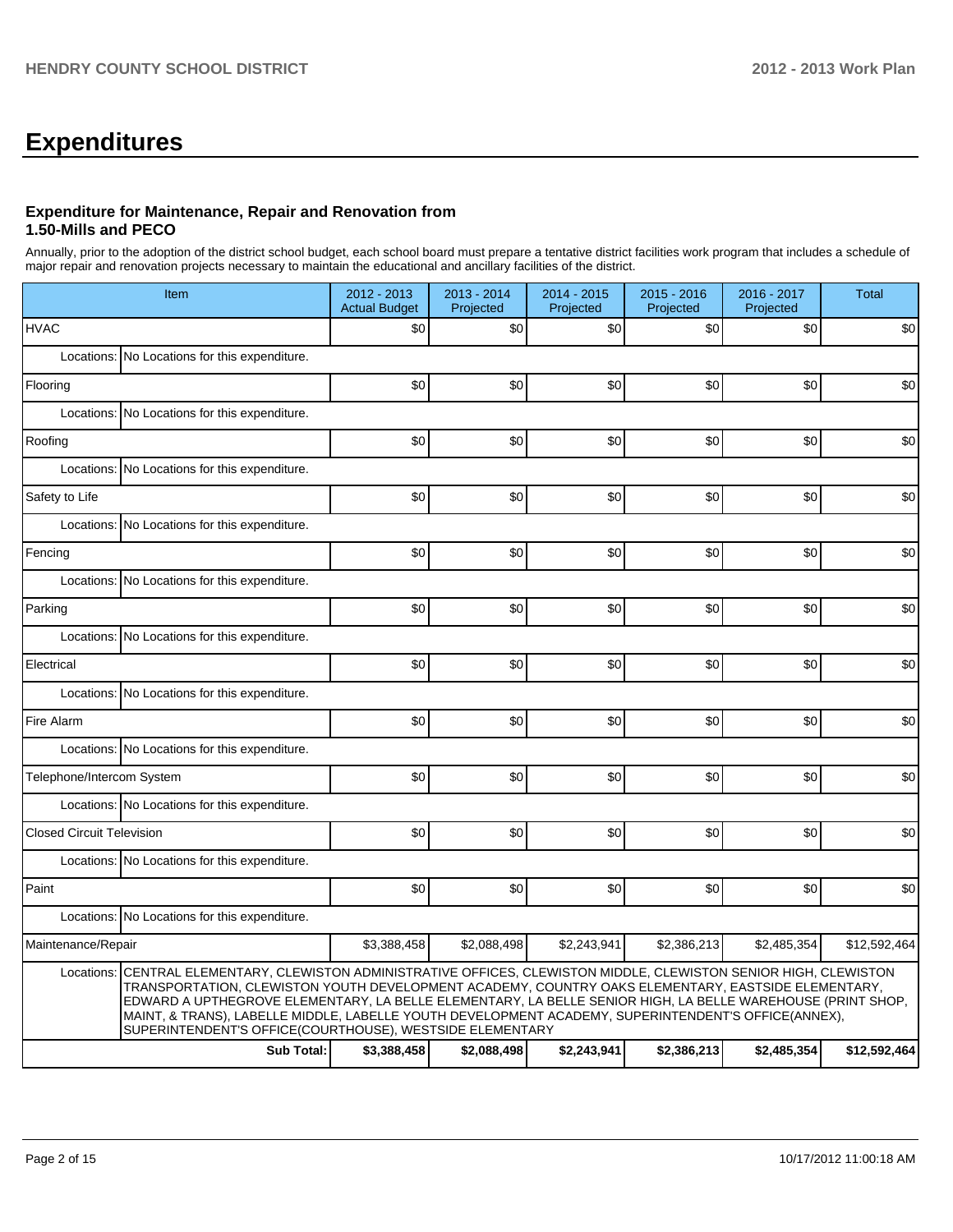| <b>IPECO Maintenance Expenditures</b> | \$0 <sub>1</sub> | ሶሳ<br>Φ∪    | \$0         | ሶስ<br>υU    | \$0 <sub>1</sub> | ¢Λ<br>Φ∪     |
|---------------------------------------|------------------|-------------|-------------|-------------|------------------|--------------|
| 1.50 Mill Sub Total:                  | \$3,388,458      | \$2,088,498 | \$2.243.941 | \$2,386,213 | \$2,485,354      | \$12,592,464 |

No items have been specified.

| Total:<br>\$3,388,458 | \$2.088.498<br>\$2,243,941 | \$2,386,213 | \$2.485.354 | \$12,592,464 |
|-----------------------|----------------------------|-------------|-------------|--------------|
|-----------------------|----------------------------|-------------|-------------|--------------|

### **Local 1.50 Mill Expenditure For Maintenance, Repair and Renovation**

Anticipated expenditures expected from local funding sources over the years covered by the current work plan.

| Item                                                         | $2012 - 2013$<br><b>Actual Budget</b> | $2013 - 2014$<br>Projected | $2014 - 2015$<br>Projected | 2015 - 2016<br>Projected | $2016 - 2017$<br>Projected | <b>Total</b> |
|--------------------------------------------------------------|---------------------------------------|----------------------------|----------------------------|--------------------------|----------------------------|--------------|
| Remaining Maint and Repair from 1.5 Mills                    | \$3,388,458                           | \$2,088,498                | \$2,243,941                | \$2,386,213              | \$2,485,354                | \$12,592,464 |
| Maintenance/Repair Salaries                                  | \$0                                   | \$0                        | \$0                        | \$0                      | \$0                        | \$0          |
| School Bus Purchases                                         | \$351,048                             | \$210,000                  | \$210,000                  | \$210,000                | \$210,000                  | \$1,191,048  |
| <b>Other Vehicle Purchases</b>                               | \$30,000                              | \$30,000                   | \$30,000                   | \$30,000                 | \$30,000                   | \$150,000    |
| Capital Outlay Equipment                                     | \$266,880                             | \$200,000                  | \$200,000                  | \$200,000                | \$200,000                  | \$1,066,880  |
| Rent/Lease Payments                                          | \$0                                   | \$0                        | \$0                        | \$0                      | \$0                        | \$0          |
| <b>COP Debt Service</b>                                      | \$0                                   | \$0                        | \$0                        | \$0                      | \$0                        | \$0          |
| Rent/Lease Relocatables                                      | \$0                                   | \$0                        | \$0                        | \$0                      | \$0                        | \$0          |
| <b>Environmental Problems</b>                                | \$0                                   | \$0                        | \$0                        | \$0                      | \$0                        | \$0          |
| ls.1011.14 Debt Service                                      | \$37,020                              | \$32,682                   | \$32,682                   | \$32,682                 | \$32,682                   | \$167,748    |
| Special Facilities Construction Account                      | \$0                                   | \$0                        | \$0                        | \$0                      | \$0                        | \$0          |
| Premiums for Property Casualty Insurance - 1011.71<br>(4a,b) | \$0                                   | \$0                        | \$0                        | \$0                      | \$0                        | \$0          |
| Qualified School Construction Bonds (QSCB)                   | \$0                                   | \$0                        | \$0                        | \$0                      | \$0                        | \$0          |
| Qualified Zone Academy Bonds (QZAB)                          | \$158,053                             | \$158,053                  | \$158,053                  | \$158,053                | \$158,053                  | \$790,265    |
| purchase Modulars                                            | \$715,065                             | \$130,000                  | \$130,000                  | \$130,000                | \$130,000                  | \$1,235,065  |
| <b>Local Expenditure Totals:</b>                             | \$4,946,524                           | \$2,849,233                | \$3,004,676                | \$3,146,948              | \$3,246,089                | \$17,193,470 |

## **Revenue**

### **1.50 Mill Revenue Source**

Schedule of Estimated Capital Outlay Revenue from each currently approved source which is estimated to be available for expenditures on the projects included in the tentative district facilities work program. All amounts are NET after considering carryover balances, interest earned, new COP's, 1011.14 and 1011.15 loans, etc. Districts cannot use 1.5-Mill funds for salaries except for those explicitly associated with maintenance/repair projects. (1011.71 (5), F.S.)

| Item                                           | Fund | $2012 - 2013$<br><b>Actual Value</b> | 2013 - 2014<br>Projected | 2014 - 2015<br>Projected | $2015 - 2016$<br>Projected | 2016 - 2017<br>Projected | Total           |
|------------------------------------------------|------|--------------------------------------|--------------------------|--------------------------|----------------------------|--------------------------|-----------------|
| (1) Non-exempt property<br>lassessed valuation |      | \$1,755,516,647                      | \$1,810,786,683          | \$1.869.977.090          | \$1,948,209,200            | \$2,037,890,235          | \$9,422,379,855 |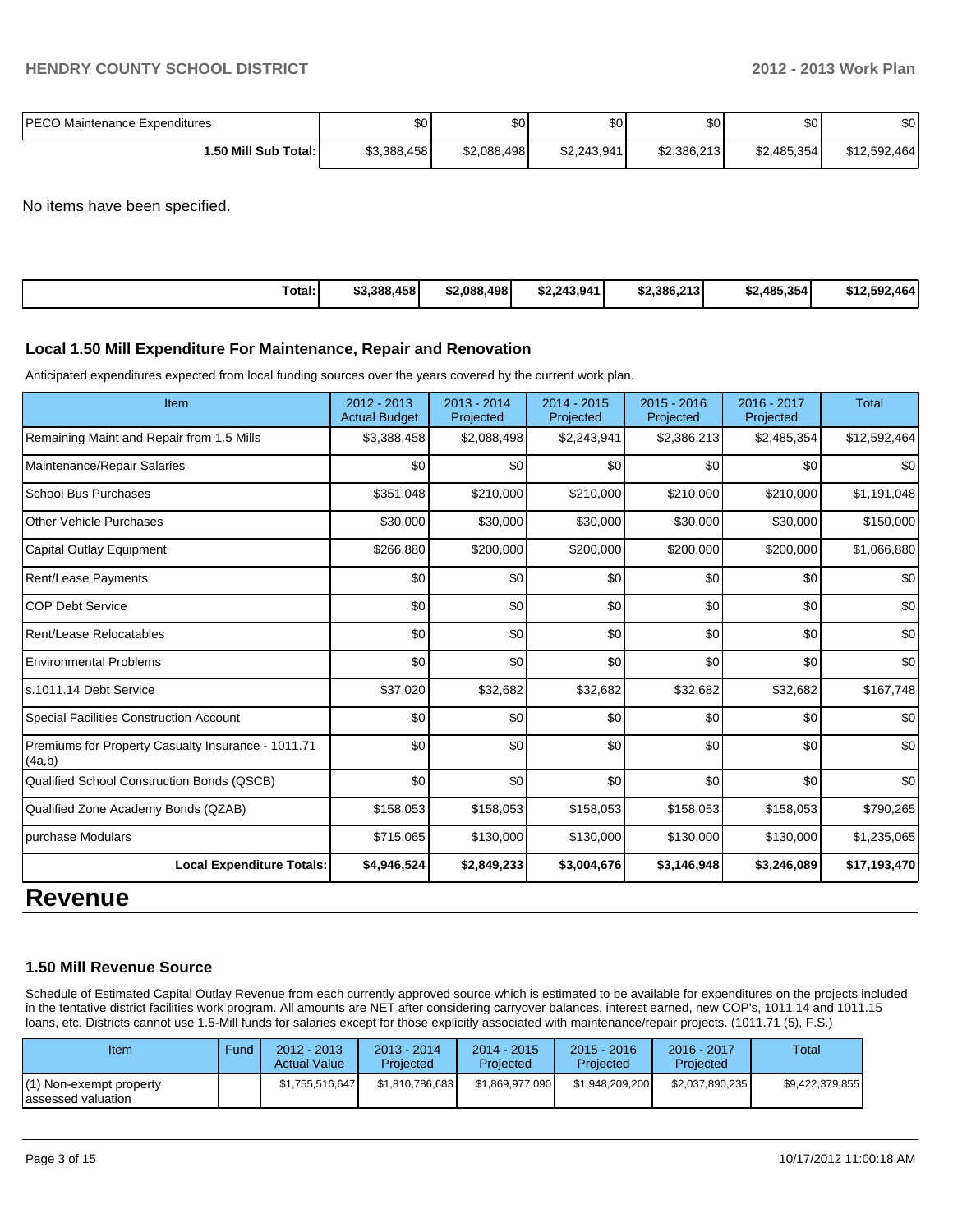| (2) The Millege projected for<br>discretionary capital outlay per<br>s.1011.71    |     | 1.50 <sub>1</sub> | .50 <sub>1</sub> | 1.50        | 1.50        | 1.50        |              |
|-----------------------------------------------------------------------------------|-----|-------------------|------------------|-------------|-------------|-------------|--------------|
| (3) Full value of the 1.50-Mill<br>discretionary capital outlay per<br>ls.1011.71 |     | \$2.949.268       | \$3.042.122      | \$3.141.562 | \$3.272.991 | \$3.423.656 | \$15,829,599 |
| (4) Value of the portion of the 1.50<br>-Mill ACTUALLY levied                     | 370 | \$2.527.944       | \$2.607.533      | \$2.692.767 | \$2.805.421 | \$2.934.562 | \$13,568,227 |
| $(5)$ Difference of lines (3) and (4)                                             |     | \$421.324         | \$434,589        | \$448.795   | \$467.570   | \$489.094   | \$2,261,372  |

### **PECO Revenue Source**

The figure in the row designated "PECO Maintenance" will be subtracted from funds available for new construction because PECO maintenance dollars cannot be used for new construction.

| <b>Item</b>                          | Fund | $2012 - 2013$<br><b>Actual Budget</b> | $2013 - 2014$<br>Projected | $2014 - 2015$<br>Projected | $2015 - 2016$<br>Projected | 2016 - 2017<br>Projected | Total            |
|--------------------------------------|------|---------------------------------------|----------------------------|----------------------------|----------------------------|--------------------------|------------------|
| <b>IPECO New Construction</b>        | 340  | \$0                                   | \$0                        | \$0                        | \$0                        | \$0 <sub>1</sub>         | \$0              |
| <b>PECO Maintenance Expenditures</b> |      | \$0                                   | \$0                        | \$0                        | \$0                        | \$0                      | \$0 <sub>1</sub> |
|                                      |      | \$0 I                                 | \$0                        | \$0                        | \$0                        | \$0                      | \$0              |

### **CO & DS Revenue Source**

Revenue from Capital Outlay and Debt Service funds.

| Item                                               | Fund | 2012 - 2013<br><b>Actual Budget</b> | $2013 - 2014$<br>Projected | 2014 - 2015<br>Projected | $2015 - 2016$<br>Projected | $2016 - 2017$<br>Projected | Total     |
|----------------------------------------------------|------|-------------------------------------|----------------------------|--------------------------|----------------------------|----------------------------|-----------|
| ICO & DS Cash Flow-through<br><b>I</b> Distributed | 360  | \$43.164                            | \$43,164                   | \$43.164                 | \$43.164                   | \$43.164                   | \$215,820 |
| ICO & DS Interest on<br>Undistributed CO           | 360  | \$2,679                             | \$2,679                    | \$2.679                  | \$2,679                    | \$2,679                    | \$13,395  |
|                                                    |      | \$45,843                            | \$45,843                   | \$45,843                 | \$45,843                   | \$45,843                   | \$229,215 |

### **Fair Share Revenue Source**

Nothing reported for this section. All legally binding commitments for proportionate fair-share mitigation for impacts on public school facilities must be included in the 5-year district work program.

### **Sales Surtax Referendum**

Specific information about any referendum for a 1-cent or ½-cent surtax referendum during the previous year.

**Did the school district hold a surtax referendum during the past fiscal year 2011 - 2012?**

No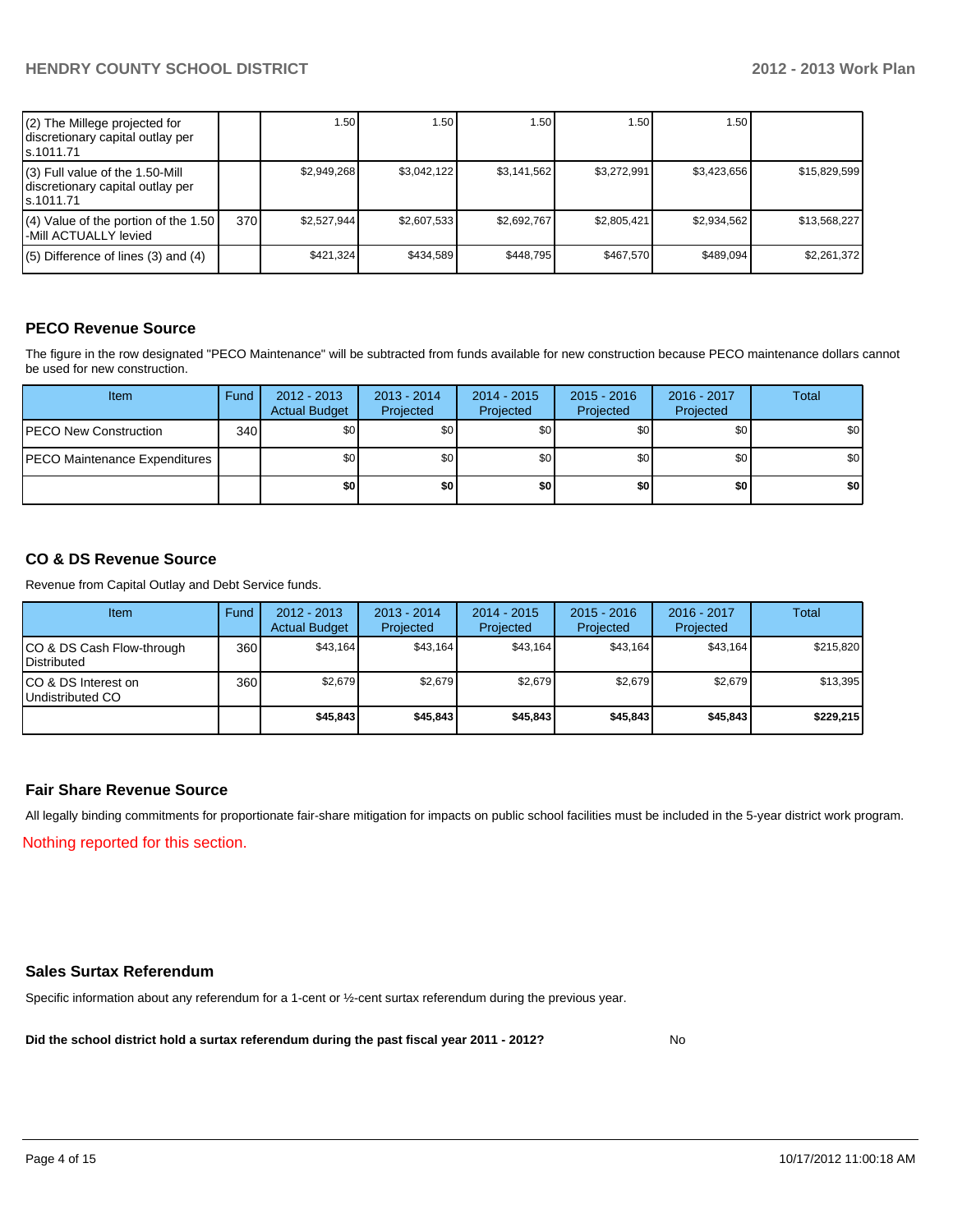### **Additional Revenue Source**

Any additional revenue sources

| Item                                                                                                                      | 2012 - 2013<br><b>Actual Value</b> | 2013 - 2014<br>Projected | 2014 - 2015<br>Projected | 2015 - 2016<br>Projected | 2016 - 2017<br>Projected | <b>Total</b> |
|---------------------------------------------------------------------------------------------------------------------------|------------------------------------|--------------------------|--------------------------|--------------------------|--------------------------|--------------|
| Proceeds from a s.1011.14/15 F.S. Loans                                                                                   | \$0                                | \$0                      | \$0                      | \$0                      | \$0                      | \$0          |
| District Bonds - Voted local bond<br>referendum proceeds per s.9, Art VII<br><b>State Constitution</b>                    | \$0                                | \$0                      | \$0                      | \$0                      | \$0                      | \$0          |
| Proceeds from Special Act Bonds                                                                                           | \$0                                | \$0                      | \$0                      | \$0                      | \$0                      | \$0          |
| Estimated Revenue from CO & DS Bond<br>Sale                                                                               | \$0                                | \$0                      | \$0                      | \$0                      | \$0                      | \$0          |
| Proceeds from Voted Capital<br>Improvements millage                                                                       | \$0                                | \$0                      | \$0                      | \$0                      | \$0                      | \$0          |
| Other Revenue for Other Capital Projects                                                                                  | \$0                                | \$0                      | \$0                      | \$0                      | \$0                      | \$0          |
| Proceeds from 1/2 cent sales surtax<br>authorized by school board                                                         | \$0                                | \$0                      | \$0                      | \$0                      | \$0                      | \$0          |
| Proceeds from local governmental<br>infrastructure sales surtax                                                           | \$0                                | \$0                      | \$0                      | \$0                      | \$0                      | \$0          |
| Proceeds from Certificates of<br>Participation (COP's) Sale                                                               | \$0                                | \$0                      | \$0                      | \$0                      | \$0                      | \$0          |
| Classrooms First Bond proceeds amount<br>authorized in FY 1997-98                                                         | \$0                                | \$0                      | \$0                      | \$0                      | \$0                      | \$0          |
| <b>Classrooms for Kids</b>                                                                                                | \$0                                | \$0                      | \$0                      | \$0                      | \$0                      | \$0          |
| <b>District Equity Recognition</b>                                                                                        | \$0                                | \$0                      | \$0                      | \$0                      | \$0                      | \$0          |
| <b>Federal Grants</b>                                                                                                     | \$0                                | \$0                      | \$0                      | \$0                      | \$0                      | \$0          |
| Proportionate share mitigation (actual<br>cash revenue only, not in kind donations)                                       | \$0                                | \$0                      | \$0                      | \$0                      | \$0                      | \$0          |
| Impact fees received                                                                                                      | \$0                                | \$0                      | \$0                      | \$0                      | \$0                      | \$0          |
| Private donations                                                                                                         | \$0                                | \$0                      | \$0                      | \$0                      | \$0                      | \$0          |
| Grants from local governments or not-for-<br>profit organizations                                                         | \$0                                | \$0                      | \$0                      | \$0                      | \$0                      | \$0          |
| Interest, Including Profit On Investment                                                                                  | \$5,000                            | \$5,000                  | \$5,000                  | \$5,000                  | \$5,000                  | \$25,000     |
| Revenue from Bonds pledging proceeds<br>from 1 cent or 1/2 cent Sales Surtax                                              | \$0                                | \$0                      | \$0                      | \$0                      | \$0                      | \$0          |
| <b>Total Fund Balance Carried Forward</b>                                                                                 | \$3,615,445                        | \$1,248,440              | \$1,248,440              | \$1,248,440              | \$1,248,440              | \$8,609,205  |
| General Capital Outlay Obligated Fund<br><b>Balance Carried Forward From Total</b><br><b>Fund Balance Carried Forward</b> | \$0                                | \$0                      | \$0                      | \$0                      | \$0                      | \$0          |
| <b>Special Facilities Construction Account</b>                                                                            | \$0                                | \$0                      | \$0                      | \$0                      | \$0                      | \$0          |
| One Cent - 1/2 Cent Sales Surtax Debt<br>Service From Total Fund Balance Carried<br>Forward                               | \$0                                | \$0                      | \$0                      | \$0                      | \$0                      | \$0          |
| Capital Outlay Projects Funds Balance<br>Carried Forward From Total Fund<br><b>Balance Carried Forward</b>                | \$0                                | \$0                      | \$0                      | \$0                      | \$0                      | \$0          |
| Subtotal                                                                                                                  | \$3,620,445                        | \$1,253,440              | \$1,253,440              | \$1,253,440              | \$1,253,440              | \$8,634,205  |

### **Total Revenue Summary**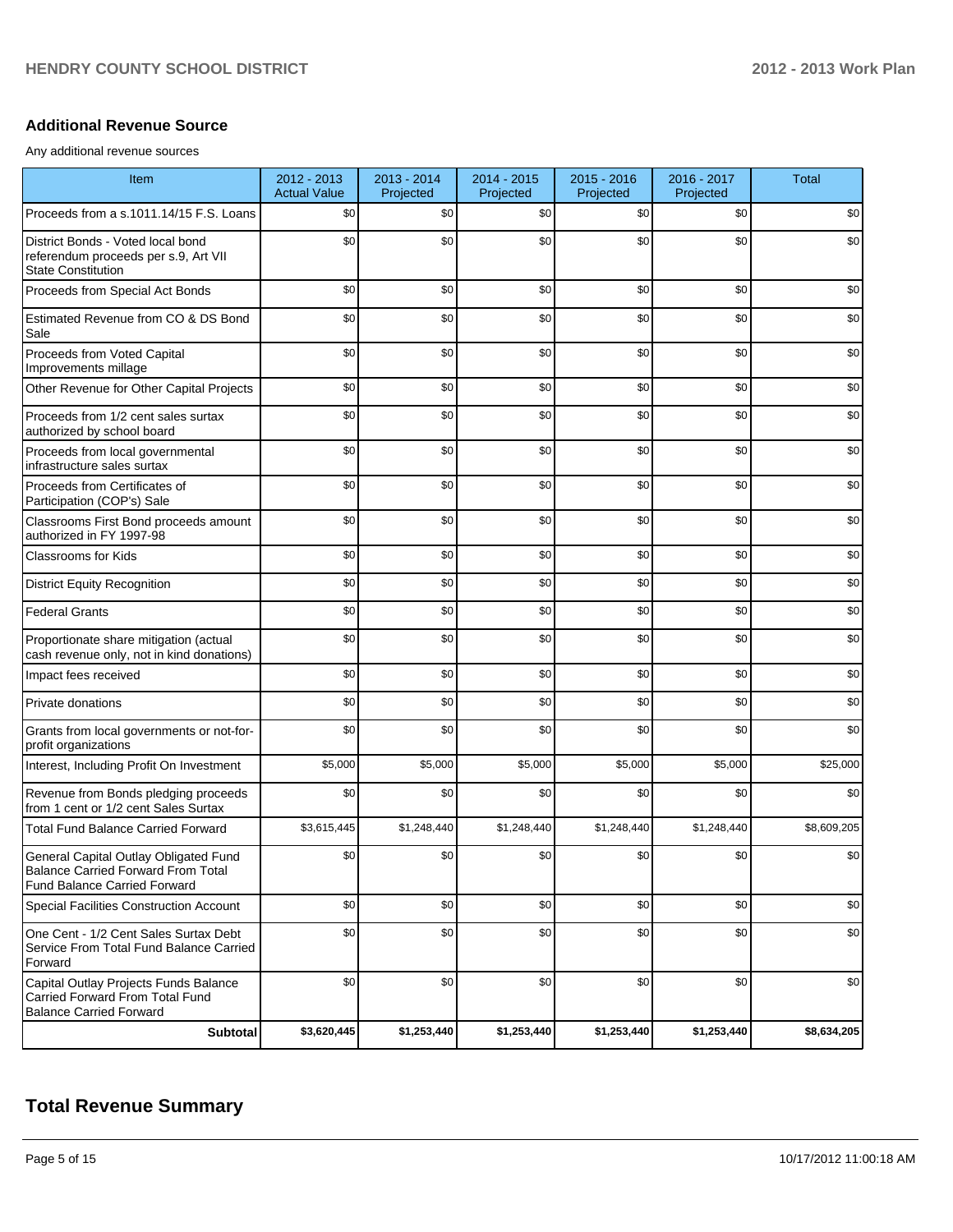| <b>Item Name</b>                                           | 2012 - 2013<br><b>Budget</b> | $2013 - 2014$<br>Projected | $2014 - 2015$<br>Projected | $2015 - 2016$<br>Projected | $2016 - 2017$<br>Projected | <b>Five Year Total</b> |
|------------------------------------------------------------|------------------------------|----------------------------|----------------------------|----------------------------|----------------------------|------------------------|
| Local 1.5 Mill Discretionary Capital Outlay<br>Revenue     | \$2,527,944                  | \$2,607,533                | \$2,692,767                | \$2,805,421                | \$2,934,562                | \$13,568,227           |
| PECO and 1.5 Mill Maint and Other 1.5<br>Mill Expenditures | (\$4,946,524)                | (\$2,849,233)              | (\$3,004,676)              | (S3, 146, 948)             | $(\$3,246,089)$            | (\$17,193,470)         |
| PECO Maintenance Revenue                                   | \$0                          | \$0                        | \$0                        | \$0                        | \$0                        | \$0 <sub>1</sub>       |
| <b>Available 1.50 Mill for New</b><br><b>Construction</b>  | (S2, 418, 580)               | (\$241,700)                | ( \$311, 909)              | (S341, 527)                | $($ \$311,527)             | (\$3,625,243)          |

| <b>Item Name</b>                      | 2012 - 2013<br><b>Budget</b> | $2013 - 2014$<br>Projected | $2014 - 2015$<br>Projected | $2015 - 2016$<br>Projected | 2016 - 2017<br>Projected | <b>Five Year Total</b> |
|---------------------------------------|------------------------------|----------------------------|----------------------------|----------------------------|--------------------------|------------------------|
| ICO & DS Revenue                      | \$45,843                     | \$45,843                   | \$45,843                   | \$45,843                   | \$45,843                 | \$229,215              |
| <b>IPECO New Construction Revenue</b> | \$0                          | \$0                        | \$0                        | \$0                        | \$0 <sub>1</sub>         | \$0                    |
| <b>I</b> Other/Additional Revenue     | \$3,620,445                  | \$1,253,440                | \$1,253,440                | \$1,253,440                | \$1,253,440              | \$8,634,205            |
| <b>Total Additional Revenuel</b>      | \$3,666,288                  | \$1,299,283                | \$1,299,283                | \$1,299,283                | \$1,299,283              | \$8,863,420            |
| <b>Total Available Revenue</b>        | \$1,247,708                  | \$1,057,583                | \$987.374                  | \$957.756                  | \$987.756                | \$5,238,177            |

## **Project Schedules**

### **Capacity Project Schedules**

A schedule of capital outlay projects necessary to ensure the availability of satisfactory classrooms for the projected student enrollment in K-12 programs.

Nothing reported for this section.

| <b>Planned Cost:</b>       |  |  |  |
|----------------------------|--|--|--|
| <b>Student Stations: I</b> |  |  |  |
| Total Classrooms:          |  |  |  |
| Gross Sq Ft:               |  |  |  |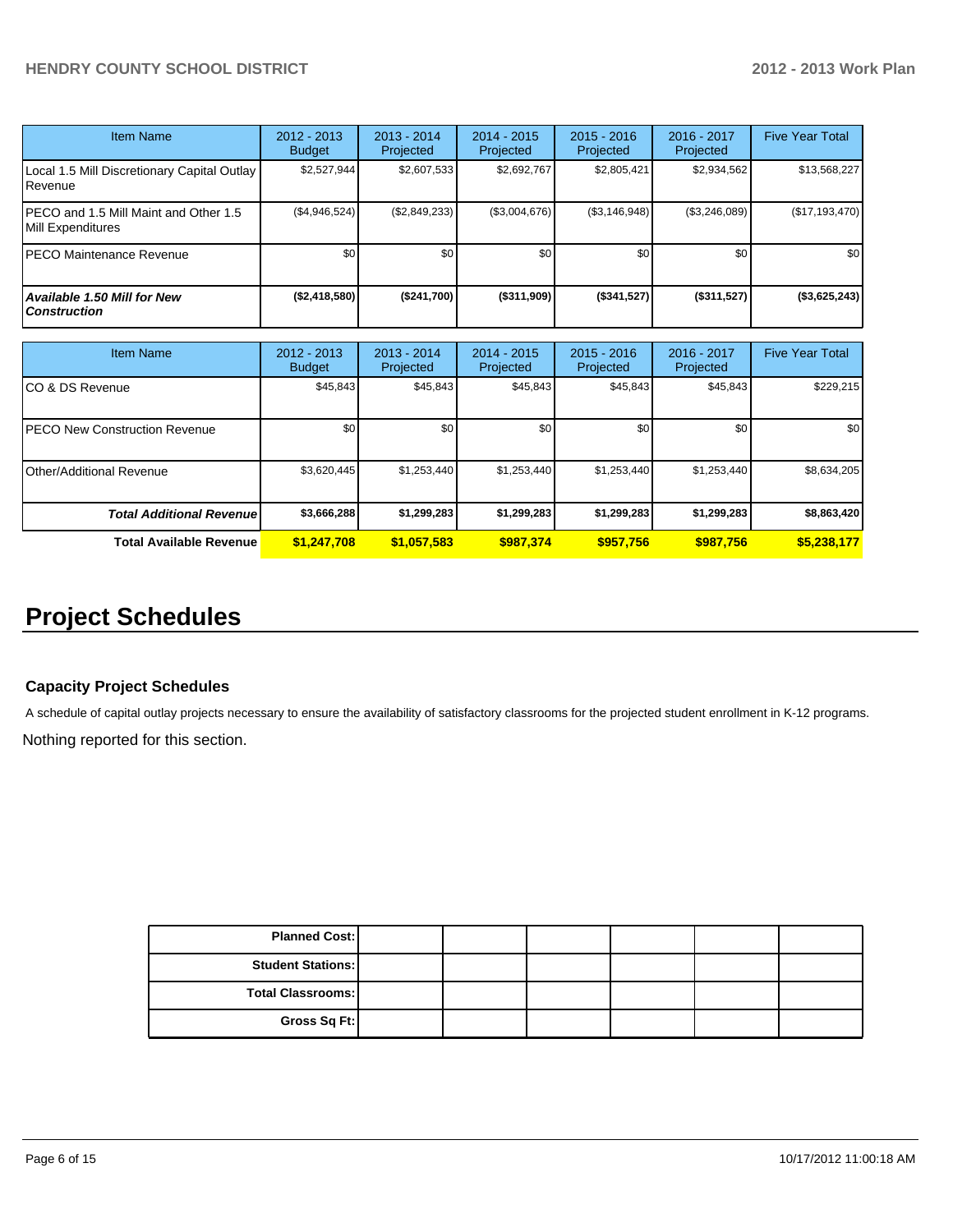### **Other Project Schedules**

Major renovations, remodeling, and additions of capital outlay projects that do not add capacity to schools.

| <b>Project Description</b>                               | Location | $2012 - 2013$<br>Actual Budget | $\vert$ 2013 - 2014<br>Projected | $2014 - 2015$<br>Projected | 2015 - 2016<br>Projected | $2016 - 2017$<br>Projected | Total | Funded |
|----------------------------------------------------------|----------|--------------------------------|----------------------------------|----------------------------|--------------------------|----------------------------|-------|--------|
| Project description not specified Location not specified |          | \$0 <sub>1</sub>               | \$0l                             | \$0                        | \$0                      | \$0                        |       | \$0 No |
|                                                          |          | \$0                            | \$0                              | \$0                        | \$0                      | \$0                        | \$0   |        |

### **Additional Project Schedules**

Any projects that are not identified in the last approved educational plant survey.

Nothing reported for this section.

### **Non Funded Growth Management Project Schedules**

Schedule indicating which projects, due to planned development, that CANNOT be funded from current revenues projected over the next five years.

Nothing reported for this section.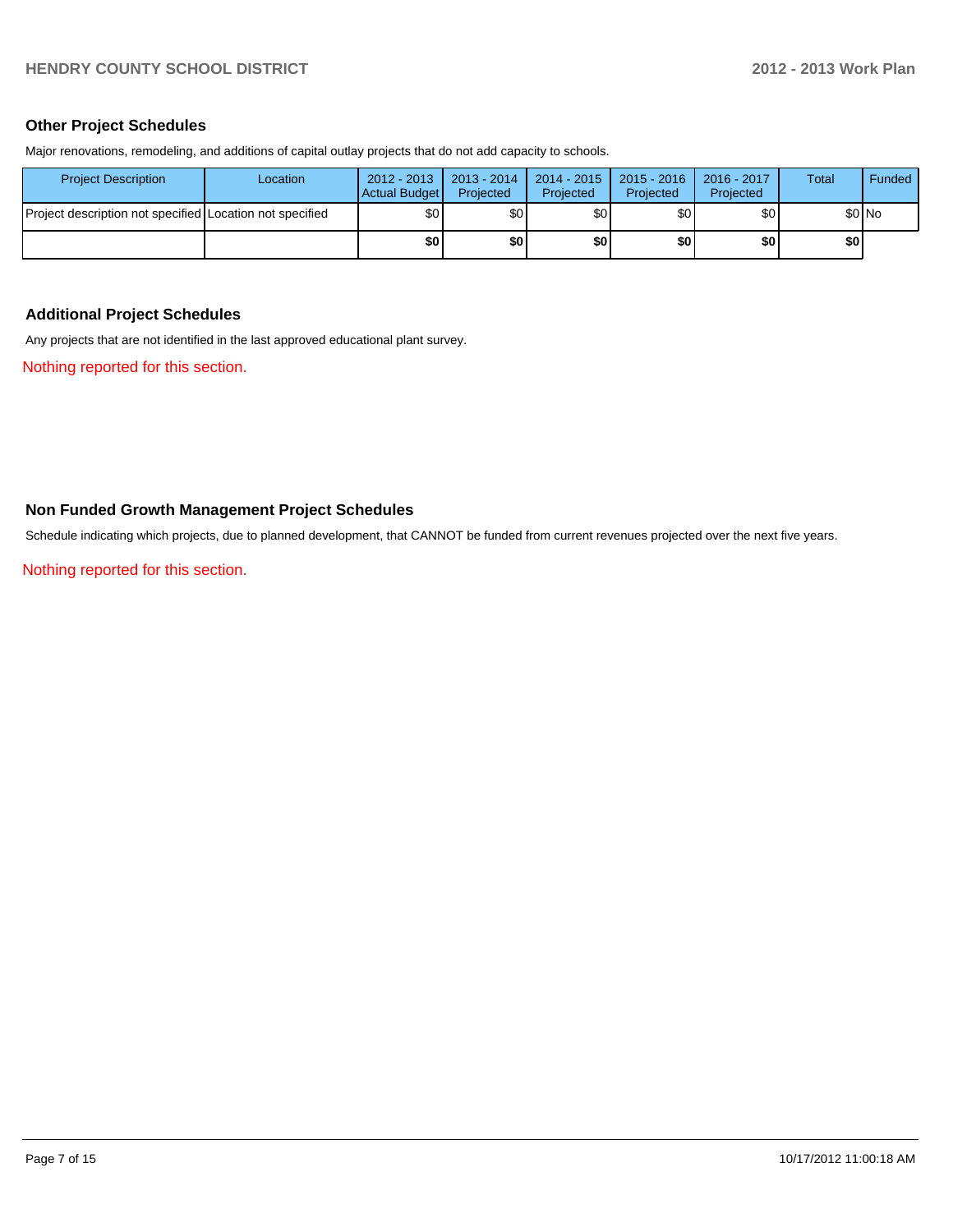## **Tracking**

### **Capacity Tracking**

| Location                                                      | $2012 -$<br>2013 Satis.<br>Stu. Sta. | Actual<br>$2012 -$<br>2013 FISH<br>Capacity | Actual<br>$2011 -$<br>2012<br><b>COFTE</b> | # Class<br><b>Rooms</b> | Actual<br>Average<br>$2012 -$<br>2013 Class<br><b>Size</b> | Actual<br>$2012 -$<br>2013<br><b>Utilization</b> | <b>New</b><br>Stu.<br>Capacity | <b>New</b><br>Rooms to<br>be<br>Added/Re<br>moved | Projected<br>$2016 -$<br>2017<br><b>COFTE</b> | Projected<br>$2016 -$<br>2017<br><b>Utilization</b> | Projected<br>$2016 -$<br>2017 Class<br><b>Size</b> |
|---------------------------------------------------------------|--------------------------------------|---------------------------------------------|--------------------------------------------|-------------------------|------------------------------------------------------------|--------------------------------------------------|--------------------------------|---------------------------------------------------|-----------------------------------------------|-----------------------------------------------------|----------------------------------------------------|
| ledward a<br><b>IUPTHEGROVE</b><br>IELEMENTARY                | 537                                  | 537                                         | 389                                        | 28                      | 14                                                         | 72.00 %                                          | $\Omega$                       | $\Omega$                                          | 353                                           | 66.00 %                                             | 13                                                 |
| <b>CLEWISTON MIDDLE</b>                                       | 1,119                                | 1,007                                       | 721                                        | 49                      | 15                                                         | 72.00 %                                          | $\Omega$                       | $\Omega$                                          | 703                                           | 70.00%                                              | 14                                                 |
| LA BELLE ELEMENTARY                                           | 873                                  | 873                                         | 523                                        | 44                      | 12                                                         | 60.00 %                                          | $\Omega$                       | $\Omega$                                          | 506                                           | 58.00 %                                             | 12                                                 |
| <b>IWESTSIDE</b><br><b>ELEMENTARY</b>                         | 609                                  | 609                                         | 569                                        | 34                      | 17                                                         | 93.00 %                                          | $\Omega$                       | $\Omega$                                          | 558                                           | 92.00 %                                             | 16                                                 |
| <b>LEASTSIDE</b><br><b>ELEMENTARY</b>                         | 780                                  | 780                                         | 550                                        | 38                      | 14                                                         | 70.00 %                                          | $\Omega$                       | $\Omega$                                          | 558                                           | 72.00%                                              | 15                                                 |
| <b>CENTRAL ELEMENTARY</b>                                     | 757                                  | 757                                         | 538                                        | 40                      | 13                                                         | 71.00 %                                          | $\Omega$                       | $\Omega$                                          | 430                                           | 57.00 %                                             | 11                                                 |
| LA BELLE SENIOR HIGH                                          | 1,489                                | 1,340                                       | 1,014                                      | 59                      | 17                                                         | 76.00 %                                          | $\Omega$                       | $\Omega$                                          | 1,079                                         | 81.00 %                                             | 18                                                 |
| ICOUNTRY OAKS<br>IELEMENTARY                                  | 988                                  | 988                                         | 780                                        | 53                      | 15                                                         | 79.00 %                                          | $\Omega$                       | $\Omega$                                          | 704                                           | 71.00 %                                             | 13                                                 |
| <b>ICLEWISTON SENIOR</b><br> HIGH                             | 1,226                                | 1,103                                       | 853                                        | 53                      | 16                                                         | 77.00 %                                          | $\Omega$                       | $\Omega$                                          | 910                                           | 83.00 %                                             | 17                                                 |
| ILABELLE MIDDLE                                               | 1,042                                | 937                                         | 718                                        | 46                      | 16                                                         | 77.00 %                                          | $\Omega$                       | $\Omega$                                          | 715                                           | 76.00 %                                             | 16                                                 |
| ICLEWISTON YOUTH<br>IDEVELOPMENT<br><b>ACADEMY</b>            | 72                                   | 72                                          | 43                                         | 4                       | 11                                                         | 60.00 %                                          | $\Omega$                       | $\Omega$                                          | 43                                            | 60.00%                                              | 11                                                 |
| <b>LABELLE YOUTH</b><br><b>IDEVELOPMENT</b><br><b>ACADEMY</b> | 120                                  | 120                                         | 50                                         | 6                       | 8 <sup>1</sup>                                             | 41.00 %                                          | $\Omega$                       | $\Omega$                                          | 41                                            | 34.00 %                                             | $\overline{7}$                                     |
|                                                               | 9,612                                | 9,123                                       | 6,747                                      | 454                     | 15                                                         | 73.96 %                                          | 0                              | $\Omega$                                          | 6,600                                         | 72.34 %                                             | 15                                                 |

The COFTE Projected Total (6,600) for 2016 - 2017 must match the Official Forecasted COFTE Total (6,601 ) for 2016 - 2017 before this section can be completed. In the event that the COFTE Projected Total does not match the Official forecasted COFTE, then the Balanced Projected COFTE Table should be used to balance COFTE.

| Projected COFTE for 2016 - 2017 |       |  |  |  |  |  |
|---------------------------------|-------|--|--|--|--|--|
| Elementary (PK-3)               | 2,136 |  |  |  |  |  |
| Middle (4-8)                    | 2,616 |  |  |  |  |  |
| High (9-12)                     | 1,848 |  |  |  |  |  |
|                                 | 6,601 |  |  |  |  |  |

| <b>Grade Level Type</b> | <b>Balanced Projected</b><br>COFTE for 2016 - 2017 |
|-------------------------|----------------------------------------------------|
| Elementary (PK-3)       |                                                    |
| Middle (4-8)            |                                                    |
| High (9-12)             |                                                    |
|                         | 6,600                                              |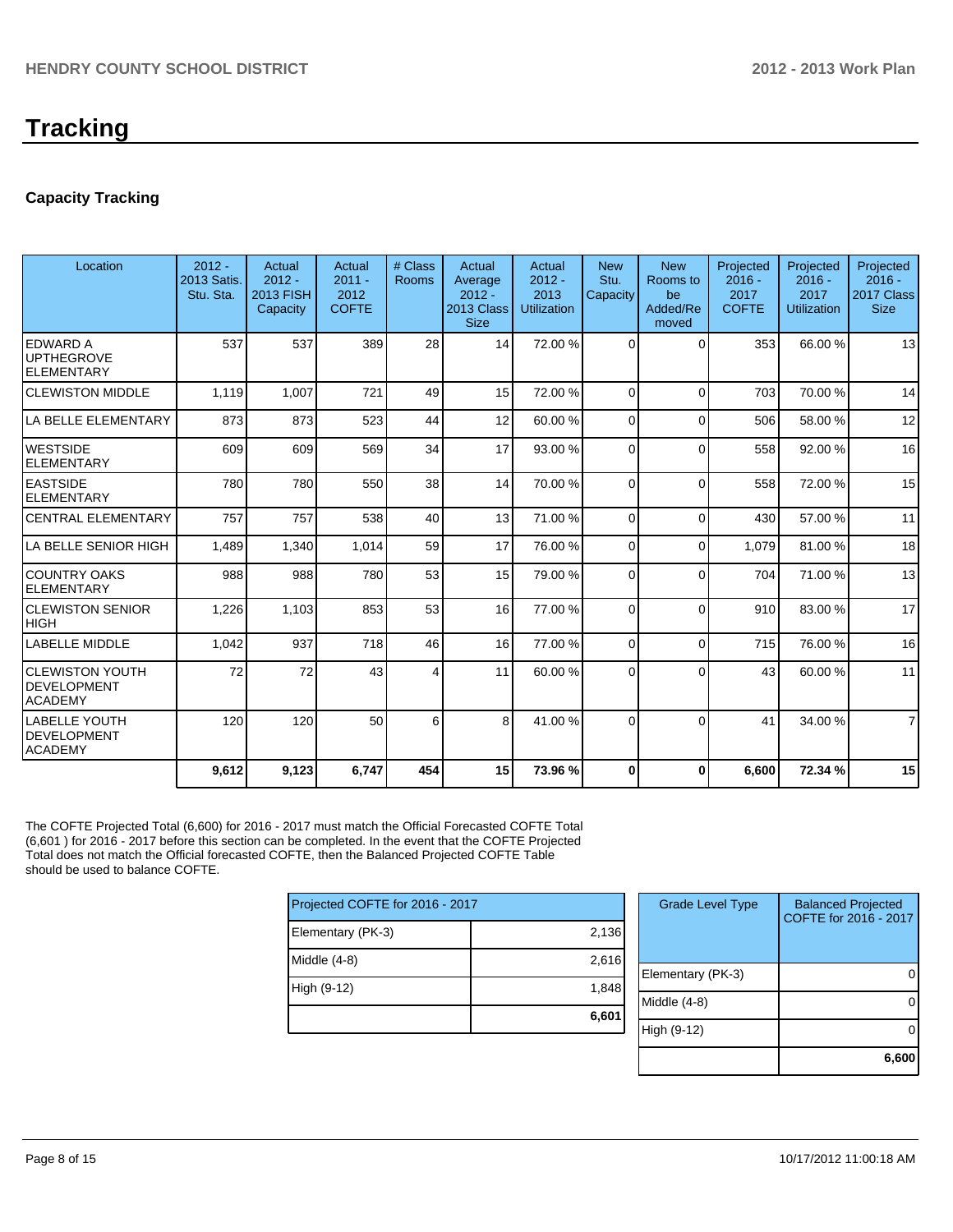### **Relocatable Replacement**

Number of relocatable classrooms clearly identified and scheduled for replacement in the school board adopted financially feasible 5-year district work program.

| Location                               | $2012 - 2013$ | $2013 - 2014$ | 2014 - 2015   2015 - 2016   2016 - 2017 | Year 5 Total    |
|----------------------------------------|---------------|---------------|-----------------------------------------|-----------------|
| lla belle elementary                   |               |               |                                         | 10 <sup>1</sup> |
| <b>EASTSIDE ELEMENTARY</b>             |               |               |                                         |                 |
| ICENTRAL ELEMENTARY                    |               |               |                                         |                 |
| <b>Total Relocatable Replacements:</b> |               |               |                                         | 14              |

### **Charter Schools Tracking**

Information regarding the use of charter schools.

Nothing reported for this section.

### **Special Purpose Classrooms Tracking**

The number of classrooms that will be used for certain special purposes in the current year, by facility and type of classroom, that the district will, 1), not use for educational purposes, and 2), the co-teaching classrooms that are not open plan classrooms and will be used for educational purposes.

| School | <b>School Type</b>                   | # of Elementary<br>K-3 Classrooms | # of Middle 4-8<br><b>Classrooms</b> | # of High $9-12$<br><b>Classrooms</b> | # of $ESE$<br><b>Classrooms</b> | # of Combo<br><b>Classrooms</b> | <b>Total</b><br><b>Classrooms</b> |
|--------|--------------------------------------|-----------------------------------|--------------------------------------|---------------------------------------|---------------------------------|---------------------------------|-----------------------------------|
|        | <b>Total Educational Classrooms:</b> |                                   |                                      |                                       |                                 |                                 | 01                                |
| School | <b>School Type</b>                   | # of Elementary<br>K-3 Classrooms | # of Middle 4-8<br><b>Classrooms</b> | # of High $9-12$<br><b>Classrooms</b> | # of $ESE$<br><b>Classrooms</b> | # of Combo<br><b>Classrooms</b> | Total<br><b>Classrooms</b>        |
|        | <b>Total Co-Teaching Classrooms:</b> |                                   |                                      |                                       |                                 |                                 | 01                                |

### **Infrastructure Tracking**

**Necessary offsite infrastructure requirements resulting from expansions or new schools. This section should include infrastructure information related to capacity project schedules and other project schedules (Section 4).**

Not Specified

**Proposed location of planned facilities, whether those locations are consistent with the comprehensive plans of all affected local governments, and recommendations for infrastructure and other improvements to land adjacent to existing facilities. Provisions of 1013.33(12), (13) and (14) and 1013.36 must be addressed for new facilities planned within the 1st three years of the plan (Section 5).**

Not Specified

**Consistent with Comp Plan?** No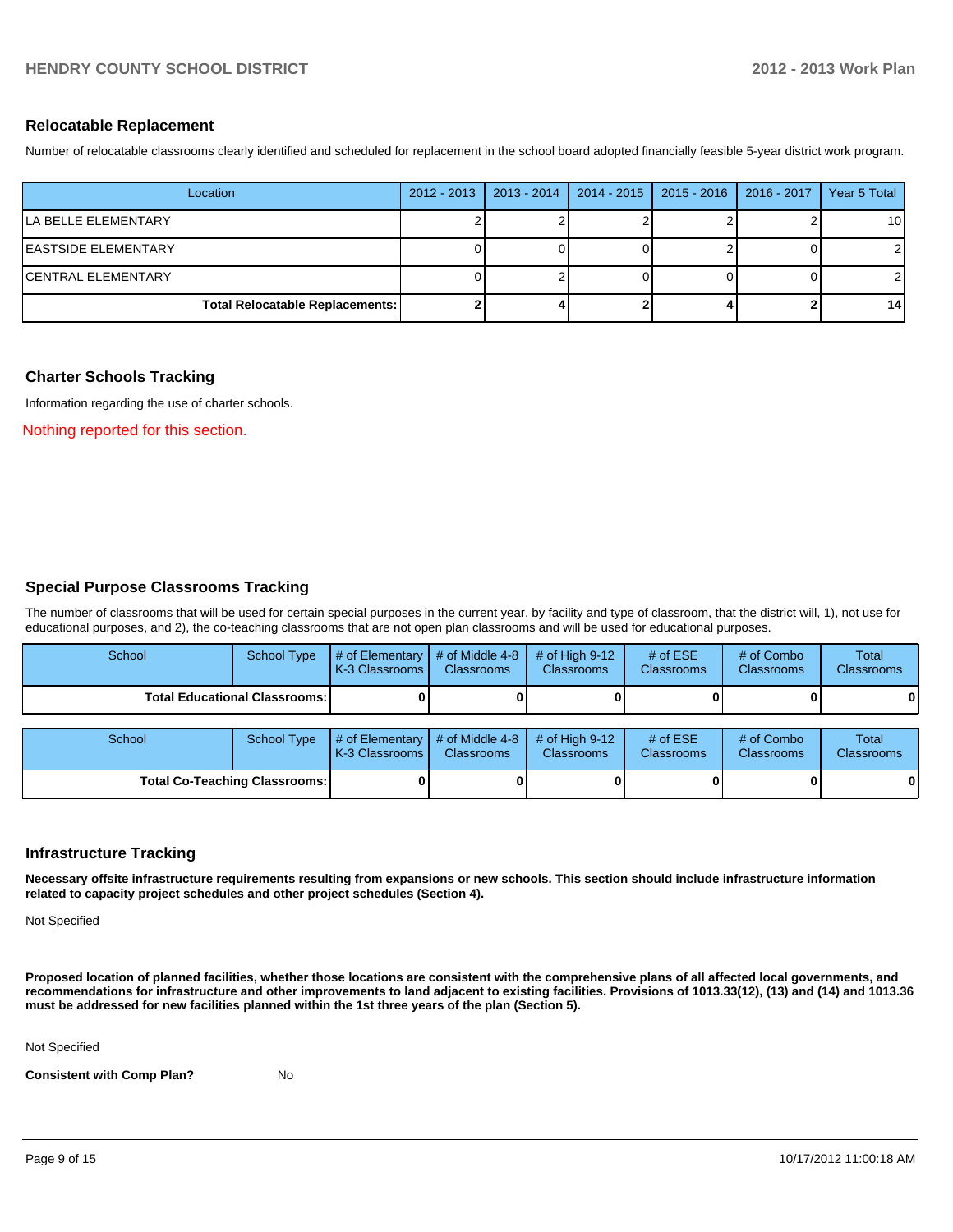### **Net New Classrooms**

The number of classrooms, by grade level and type of construction, that were added during the last fiscal year.

| List the net new classrooms added in the 2011 - 2012 fiscal year.                                                                                       |                              |                            |                                |                        | List the net new classrooms to be added in the 2012 - 2013 fiscal<br>Ivear. |                            |                                |                        |
|---------------------------------------------------------------------------------------------------------------------------------------------------------|------------------------------|----------------------------|--------------------------------|------------------------|-----------------------------------------------------------------------------|----------------------------|--------------------------------|------------------------|
| "Classrooms" is defined as capacity carrying classrooms that are added to increase<br>capacity to enable the district to meet the Class Size Amendment. |                              |                            |                                |                        | Totals for fiscal year 2012 - 2013 should match totals in Section 15A.      |                            |                                |                        |
| Location                                                                                                                                                | $2011 - 2012$ #<br>Permanent | $2011 - 2012$ #<br>Modular | $2011 - 2012$ #<br>Relocatable | $2011 - 2012$<br>Total | $2012 - 2013 \#$<br>Permanent                                               | $2012 - 2013$ #<br>Modular | $2012 - 2013$ #<br>Relocatable | $2012 - 2013$<br>Total |
| Elementary (PK-3)                                                                                                                                       |                              |                            |                                |                        |                                                                             |                            |                                | $\Omega$               |
| Middle (4-8)                                                                                                                                            |                              |                            |                                |                        |                                                                             |                            |                                | $\Omega$               |
| High (9-12)                                                                                                                                             |                              |                            |                                |                        |                                                                             |                            |                                | $\Omega$               |
|                                                                                                                                                         |                              |                            |                                |                        |                                                                             |                            | <sup>0</sup>                   | $\mathbf{0}$           |

### **Relocatable Student Stations**

Number of students that will be educated in relocatable units, by school, in the current year, and the projected number of students for each of the years in the workplan.

| <b>Site</b>                                       | 2012 - 2013 | $2013 - 2014$   | 2014 - 2015 | $2015 - 2016$ | 2016 - 2017 | 5 Year Average  |
|---------------------------------------------------|-------------|-----------------|-------------|---------------|-------------|-----------------|
| <b>ICLEWISTON MIDDLE</b>                          | 0           | 0               | 0           | $\Omega$      | 0           | $\overline{0}$  |
| LA BELLE ELEMENTARY                               | 359         | 341             | 341         | 341           | 341         | 345             |
| <b>I</b> WESTSIDE ELEMENTARY                      | 61          | 61              | 61          | 61            | 61          | 61              |
| <b>IEASTSIDE ELEMENTARY</b>                       | 126         | 126             | 126         | 126           | 126         | 126             |
| ICENTRAL ELEMENTARY                               | 112         | 94              | 94          | 94            | 94          | 98 <sup>°</sup> |
| LLA BELLE SENIOR HIGH                             | 100         | 100             | 100         | 100           | 100         | 100             |
| <b>LABELLE MIDDLE</b>                             | 22          | 22              | 22          | 22            | 0           | 18 <sup>l</sup> |
| ICLEWISTON YOUTH DEVELOPMENT ACADEMY              | 0           | 0               | 0           | $\Omega$      | $\Omega$    | $\overline{0}$  |
| ILABELLE YOUTH DEVELOPMENT ACADEMY                | 95          | 90 <sup>°</sup> | 90          | 90            | 90          | 91              |
| IEDWARD A UPTHEGROVE ELEMENTARY                   | 66          | 66              | 66          | 66            | 66          | 66              |
| ICOUNTRY OAKS ELEMENTARY                          | 116         | 138             | 138         | 138           | 138         | 134             |
| ICLEWISTON SENIOR HIGH                            | 80          | 85              | 85          | 85            | 85          | 84              |
| Totals for HENDRY COUNTY SCHOOL DISTRICT          |             |                 |             |               |             |                 |
|                                                   |             |                 |             |               |             |                 |
| Total students in relocatables by year.           | 1,137       | 1,123           | 1,123       | 1,123         | 1,101       | 1,121           |
| Total number of COFTE students projected by year. | 6,683       | 6,684           | 6,719       | 6,667         | 6,601       | 6,671           |
| Percent in relocatables by year.                  | 17 %        | 17 %            | 17%         | 17%           | 17%         | 17 %            |

### **Leased Facilities Tracking**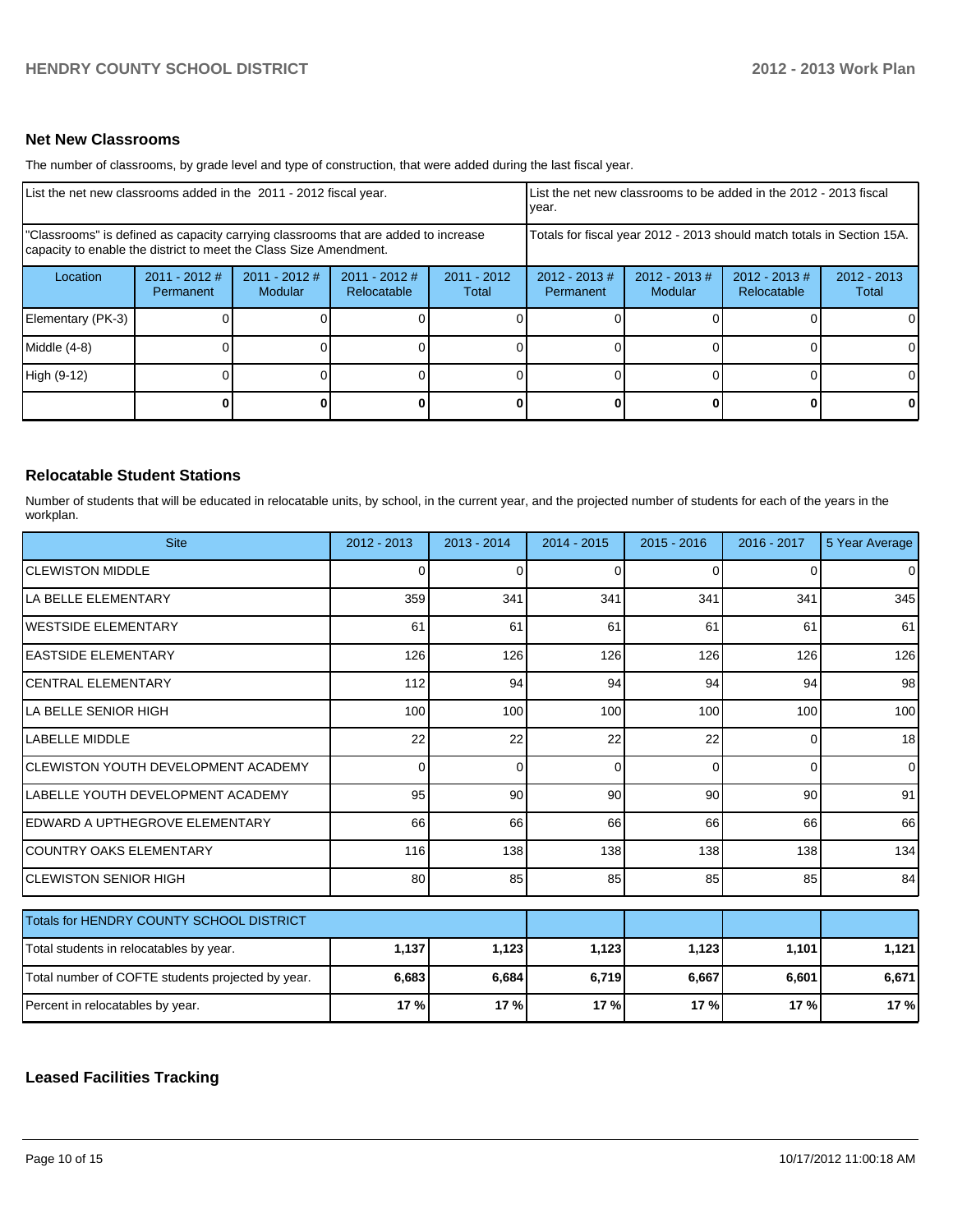Exising leased facilities and plans for the acquisition of leased facilities, including the number of classrooms and student stations, as reported in the educational plant survey, that are planned in that location at the end of the five year workplan.

| Location                                   | # of Leased<br>Classrooms 2012 -<br>2013 | <b>FISH Student</b><br><b>Stations</b> | Owner | # of Leased<br>Classrooms 2016 -<br>2017 | <b>FISH Student</b><br><b>Stations</b> |
|--------------------------------------------|------------------------------------------|----------------------------------------|-------|------------------------------------------|----------------------------------------|
| EDWARD A UPTHEGROVE ELEMENTARY             | 0                                        | 0                                      |       | 0                                        |                                        |
| <b>CLEWISTON MIDDLE</b>                    | O                                        |                                        |       |                                          |                                        |
| LA BELLE ELEMENTARY                        | 0                                        | 0                                      |       | 0                                        |                                        |
| <b>IWESTSIDE ELEMENTARY</b>                | n                                        | U                                      |       | n                                        |                                        |
| <b>EASTSIDE ELEMENTARY</b>                 | 0                                        | 0                                      |       | $\Omega$                                 |                                        |
| <b>CENTRAL ELEMENTARY</b>                  | $\Omega$                                 | U                                      |       | ∩                                        |                                        |
| LA BELLE SENIOR HIGH                       | 0                                        | 0                                      |       | 0                                        |                                        |
| COUNTRY OAKS ELEMENTARY                    | $\Omega$                                 | <sup>0</sup>                           |       | ∩                                        |                                        |
| <b>CLEWISTON SENIOR HIGH</b>               | 0                                        | 0                                      |       | $\Omega$                                 |                                        |
| LABELLE MIDDLE                             | 0                                        | U                                      |       | ∩                                        |                                        |
| <b>CLEWISTON YOUTH DEVELOPMENT ACADEMY</b> | 0                                        | O                                      |       | $\Omega$                                 |                                        |
| LABELLE YOUTH DEVELOPMENT ACADEMY          | 0                                        | $\Omega$                               |       | ∩                                        |                                        |
|                                            | 0                                        |                                        |       | 0                                        |                                        |

### **Failed Standard Relocatable Tracking**

Relocatable units currently reported by school, from FISH, and the number of relocatable units identified as 'Failed Standards'.

Nothing reported for this section.

## **Planning**

#### **Class Size Reduction Planning**

**Plans approved by the school board that reduce the need for permanent student stations such as acceptable school capacity levels, redistricting, busing, year-round schools, charter schools, magnet schools, public-private partnerships, multitrack scheduling, grade level organization, block scheduling, or other alternatives.**

The district is considering redistricting,grade level reconfiguration,and block scheduling.

### **School Closure Planning**

**Plans for the closure of any school, including plans for disposition of the facility or usage of facility space, and anticipated revenues.**

None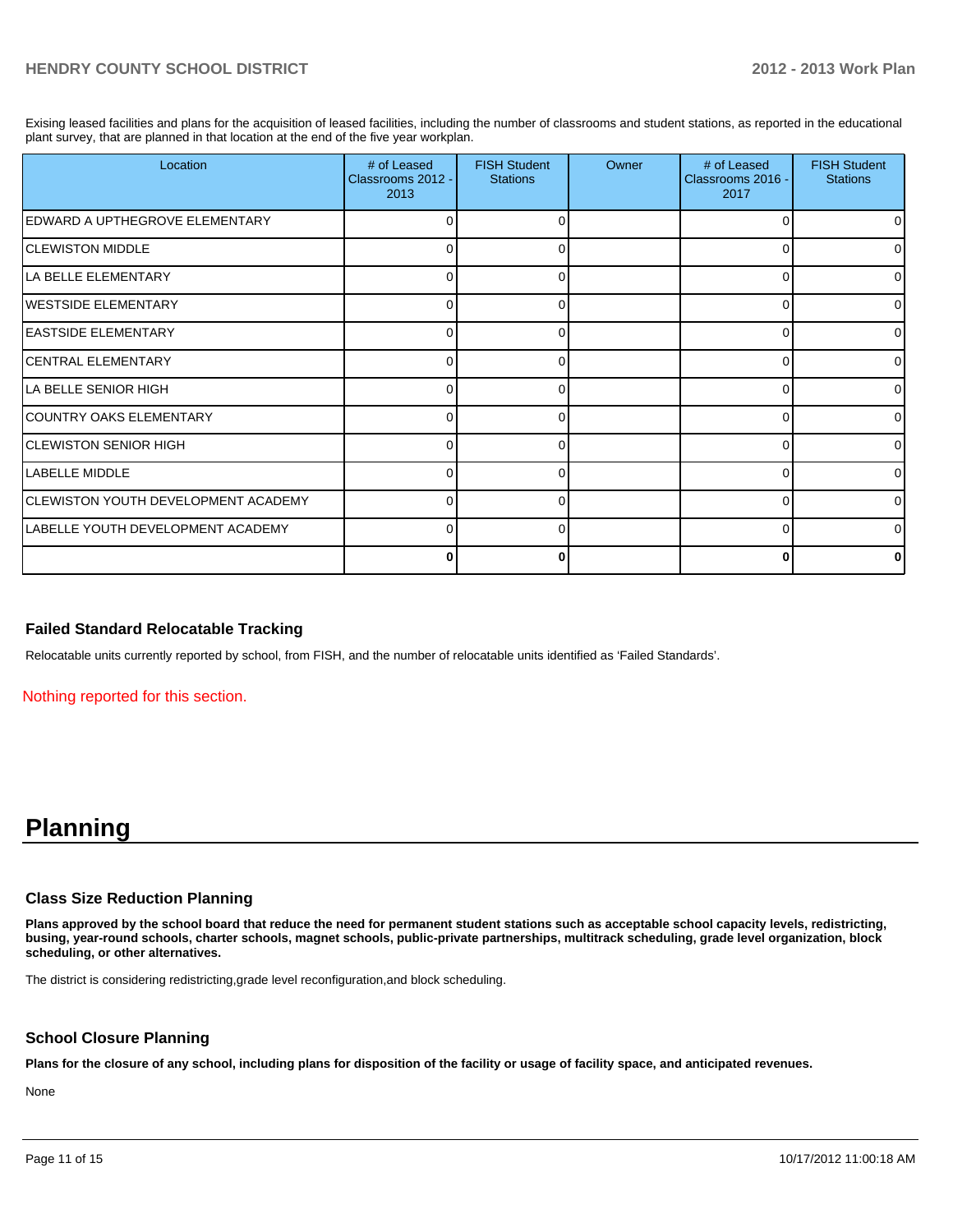Five Year Survey - Ten Year Capacity **10/17/2012** HENDRY COUNTY SCHOOL DISTRICT

**Schedule of capital outlay projects projected to ensure the availability of satisfactory student stations for the projected student enrollment in K - 12 programs for the future 5 years beyond the 5-year district facilities work program.**

No items meet the criteria.

Five Year Survey - Ten Year Infrastructure **10/17/2012** HENDRY COUNTY SCHOOL DISTRICT

**Proposed Location of Planned New, Remodeled, or New Additions to Facilities in 6 thru 10 out years (Section 28).**

Not Specified

**Plans for closure of any school, including plans for disposition of the facility or usage of facility space, and anticipated revenues in the 6 thru 10 out years (Section 29).**

Not Specified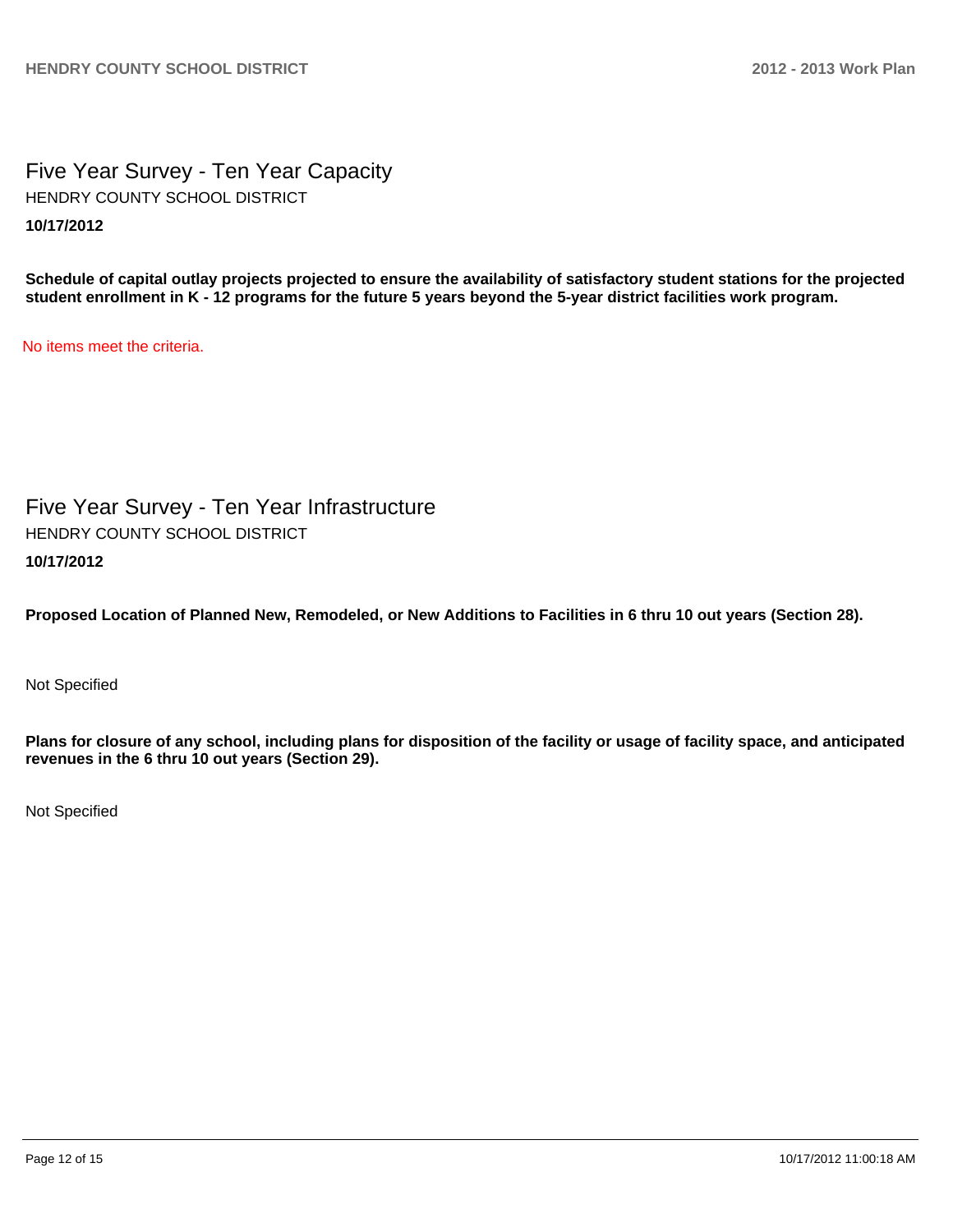### Five Year Survey - Ten Year Maintenance **10/17/2012** HENDRY COUNTY SCHOOL DISTRICT

**District projects and locations regarding the projected need for major renovation, repair, and maintenance projects within the district in years 6 - 10 beyond the projects plans detailed in the five years covered by the work plan.**

No items match the criteria.

## Five Year Survey - Ten Year Utilization

HENDRY COUNTY SCHOOL DISTRICT

**10/17/2012**

**Schedule of planned capital outlay projects identifying the standard grade groupings, capacities, and planned utilization rates of future educational facilities of the district for both permanent and relocatable facilities.**

| <b>Grade Level</b><br>Projections | <b>FISH Student</b><br><b>Stations</b> | <b>Actual FISH</b><br>Capacity | Actual<br><b>COFTE</b> | Actual<br><b>Utilization</b> | Actual new<br><b>Student</b><br>Capacity to be<br>added/remove | Projected<br><b>COFTE</b> | Projected<br><b>Utilization</b> |
|-----------------------------------|----------------------------------------|--------------------------------|------------------------|------------------------------|----------------------------------------------------------------|---------------------------|---------------------------------|
| Elementary -<br>District Totals   | 4,864                                  | 4,864                          | 3,341.09               | 68.69 %                      |                                                                |                           | 0.00%                           |
| Middle - District<br>Totals       | 2,183                                  | 1,963                          | 1,502.43               | 76.54 %                      |                                                                |                           | 0.00%                           |
| High - District<br>Totals         | 2,570                                  | 2,255                          | 1,846.05               | 81.86 %                      |                                                                |                           | 0.00%                           |
| Other - ESE, etc                  | 192                                    | 192                            | 92.40                  | 48.13%                       |                                                                |                           | 0.00%                           |
|                                   | 9,809                                  | 9,274                          | 6,781.97               | 73.13 %                      |                                                                |                           | 0.00%                           |

**Combination schools are included with the middle schools for student stations, capacity, COFTE and utilization purposes because these facilities all have a 90% utilization factor. Use this space to explain or define the grade groupings for combination schools.**

No comments to report.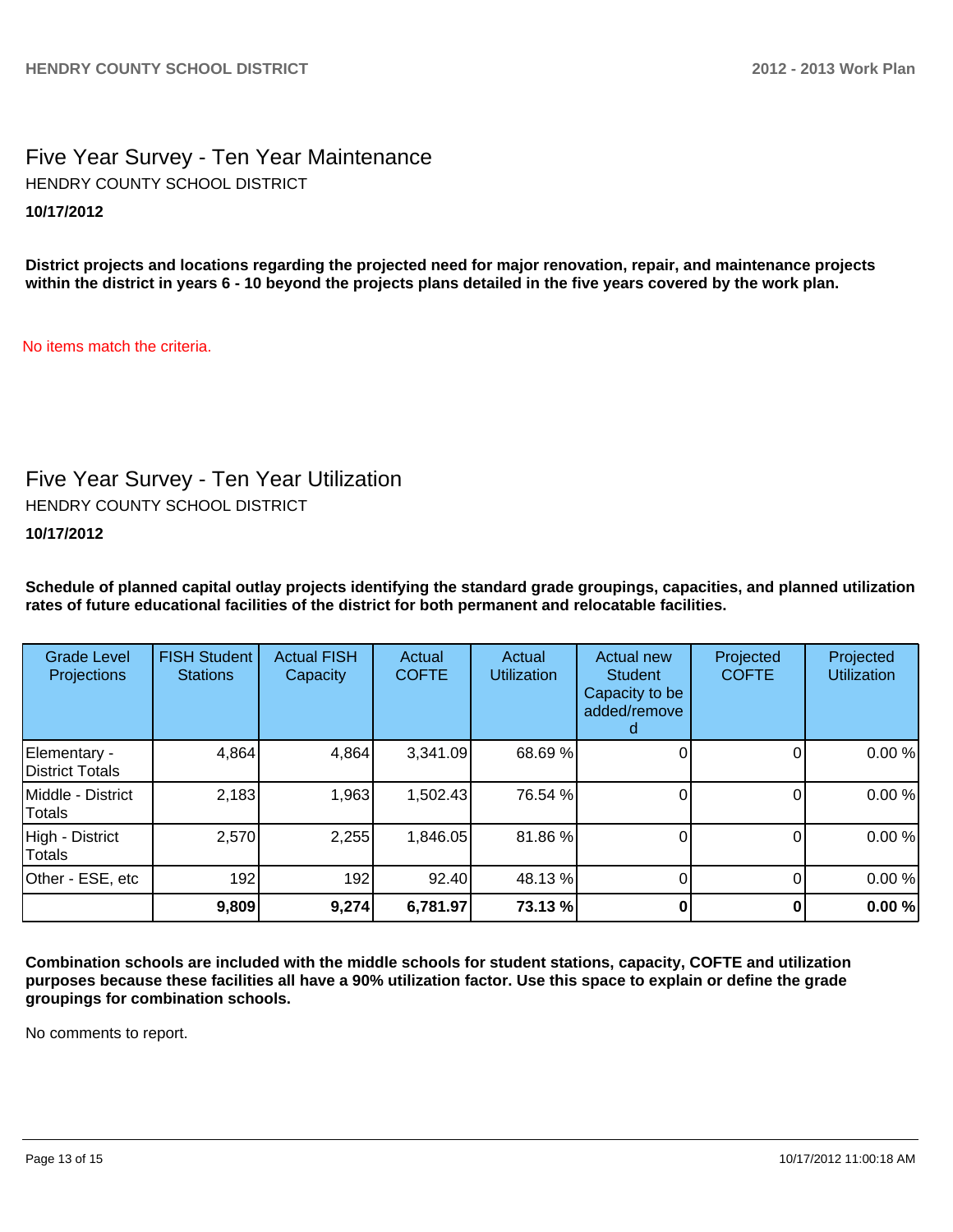Five Year Survey - Twenty Year Capacity **10/17/2012** HENDRY COUNTY SCHOOL DISTRICT

**Schedule of capital outlay projects projected to ensure the availability of satisfactory student stations for the projected student enrollment in K - 12 programs for the future 11 - 20 years beyond the 5-year district facilities work program.**

No items match the criteria.

Five Year Survey - Twenty Year Infrastructure HENDRY COUNTY SCHOOL DISTRICT

**10/17/2012**

**Proposed Location of Planned New, Remodeled, or New Additions to Facilities in the 11 through 20 out years (Section 28).**

Not Specified

**Plans for closure of any school, including plans for disposition of the facility or usage of facility space, and anticipated revenues in the 11 through 20 out years (Section 29).**

Not Specified